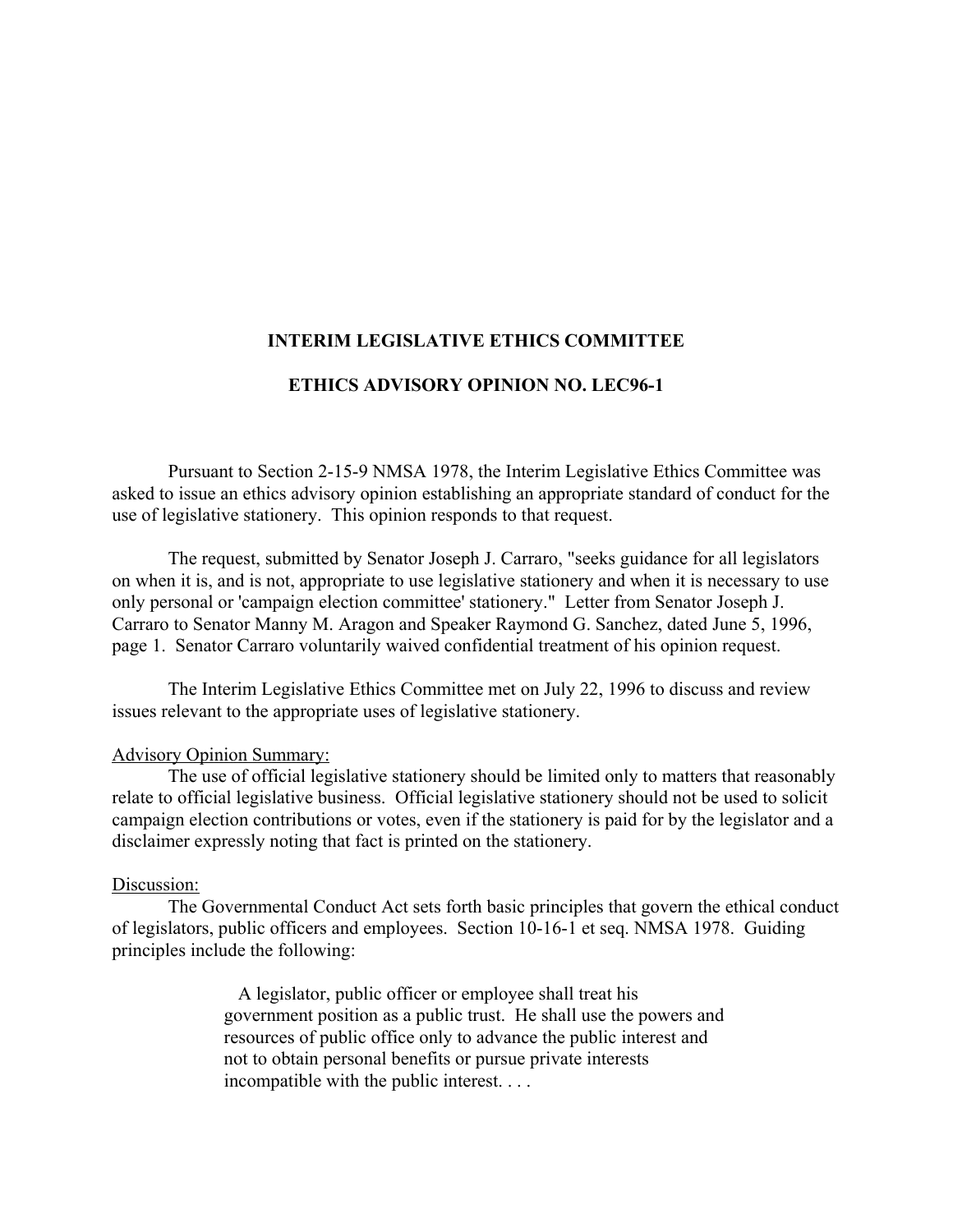A legislator, public officer or employee shall conduct himself in a manner that justifies the confidence placed in him by the people, at all times maintaining the integrity and discharging ethically the high responsibilities of public service. [Subsections A and B of Section 10-16-3 NMSA 1978.]

The use of official legislative stationery raises ethical questions that relate to whether the use is consistent with the public trust; advances only the public interest as opposed to personal or other interests; and maintains the integrity of public office and the proper exercise of its powers.

Official legislative stationery includes stationery that carries the official, gold-embossed state seal or a reasonable facsimile of it or states in bold letters at or near the top of the stationery "State of New Mexico," "New Mexico State Legislature," "New Mexico State Senate," "House of Representatives" or some similar heading. All of these are designations that the stationery is an official letterhead of the state and a public body. The stationery accordingly connotes that it is being used for official business of the state and the public body identified on the stationery.

The use of the state seal on official legislative stationery is significant. As the Attorney General has stated, "the state seal historically has been the indicia of authority of the state." Attorney General Opinion No. 6521 (1955). The state seal "is used to authenticate charters, etc., and to authenticate the acts of the state of New Mexico, and it is intended to import authenticity to the fact that the item bearing the same is directly related to the sovereign state of New Mexico." Attorney General Opinion No. 5569 (1952). The use of the state seal thus should be limited to matters that relate to the conduct of official business of the state.

The same conclusion applies to a reproduced copy of the official state seal or even a seal that may be technically different from the official seal but creates a reasonable impression that it is official.

Similarly, stationery that is conspicuously identified, usually at the top of the page, as being from a public body implies that it concerns official business of the body. Thus, stationery that states at the very top "New Mexico State Legislature," "New Mexico State Senate" or "New Mexico House of Representatives" gives the impression it is an official communication from that particular public body. So does a copy of legislative stationery that removes or obscures the state seal or that, because of the type, wording and layout used, leads a reasonable person to believe that the stationery is official.

For these reasons, the use of legislative stationery of a public body that includes the official state seal or a reasonable facsimile of it, or that reasonably appears to be official stationery of a legislative body, should be limited to matters that relate to the conduct of legislative business.

In most instances, this standard should not be difficult to define and apply. Communications that relate reasonably to the exercise of the powers or duties of a legislator include, for example, communications with constituents, other public officials, interest groups,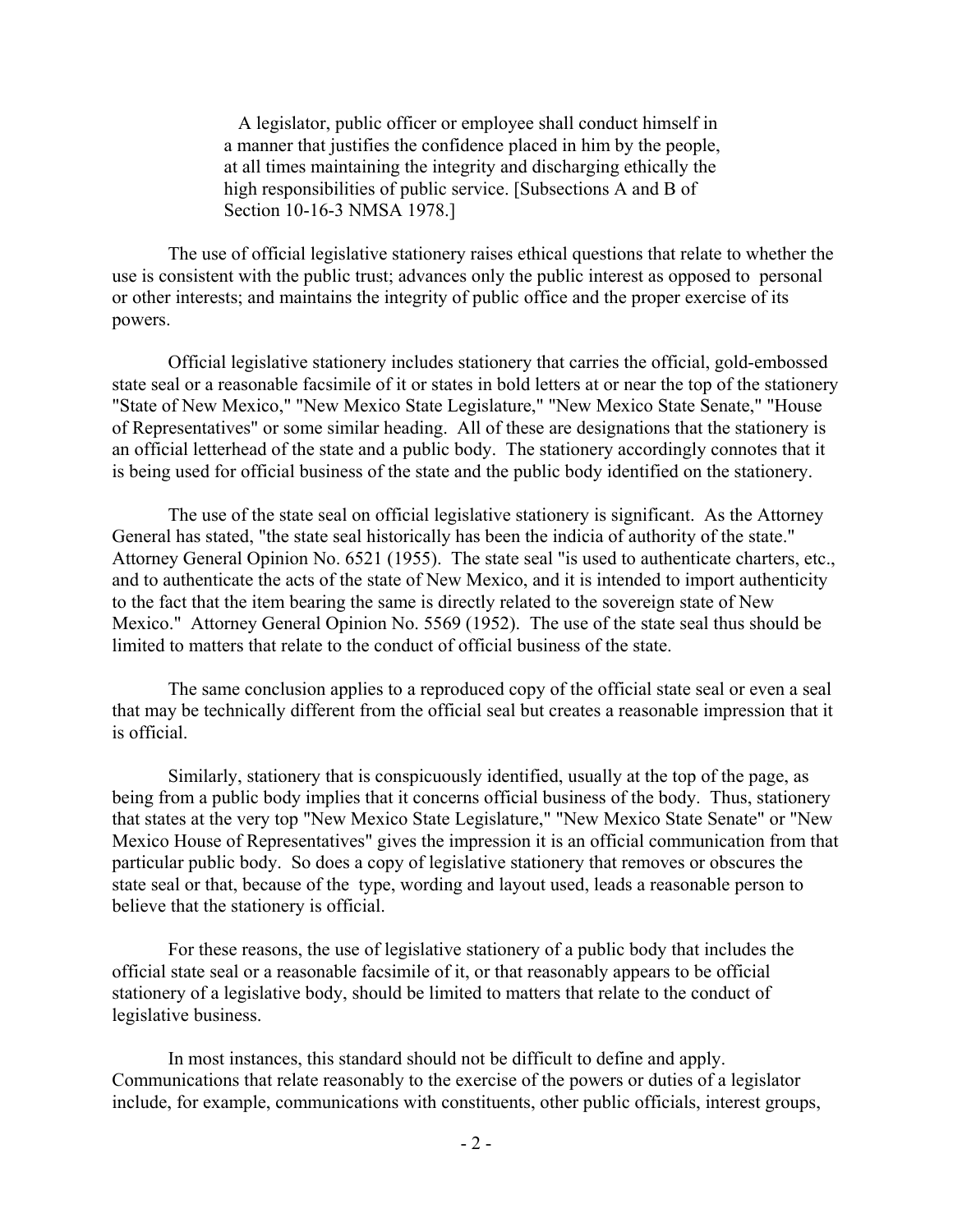the media and the general public on issues of public policy. Thus, as noted in House and Senate Ethics Rules 26-1, it is appropriate to use official legislative stationery to send letters to state agencies on behalf of constituents, unless the legislator is acting instead as a paid attorney or similar professional engaged in the conduct of his profession, in which case communications should not be sent on legislative stationery. See Senate Rule 26-1 C (1) and House Rule 26-1 C (1).

Surveys of constituents on current issues, expressions of the legislator's opinions on matters of public policy, and letters of recommendations about current or former legislative staff are generally appropriate uses of legislative stationery. Political communications that are not directly election-related, such as correspondence about scheduling party caucus meetings, are also appropriate uses of legislative stationery.

It would be proper for a legislator to use official legislative stationery, as defined here, to argue for or against a particular ballot question. A legislator could also use official legislative stationery to urge public action on specific public policy issues.

It is not appropriate, however, to use official legislative stationery for campaign reelection purposes. Specifically, it would not be proper to use a legislator's official stationery to solicit campaign contributions or to solicit votes for the legislator's reelection to or election to another public office. Those uses are beyond the scope of official legislative powers or duties and serve instead only partisan election purposes. Likewise, an issues survey of constituents that is printed on official stationery, is sent near the time of an election and includes with the survey a request for reelection support would not be appropriate.

The same conclusion is true even if the official legislative stationery is paid for by the legislator from his own personal or campaign reelection funds and even if the stationery includes a disclaimer to that effect. The disclaimer is usually printed in relatively small type size at the bottom of the page and notes in brackets or parentheses that it was not paid for with public money or taxpayer dollars or was paid for by the legislator personally or from some other nonpublic source.

The problem is that such stationery, even with the disclaimer, still conveys the general impression that it is an official communication from the public body. And that is simply not the case. Official legislative stationery should be limited to communications that concern official legislative business. Campaign reelection purposes are not official legislative business, no matter who pays for the stationery and no matter how the payment is disclosed.

It is nevertheless always true that a legislator does properly hold the title of Senator or Representative, and the legislator is perfectly entitled to be identified as such. Accordingly, if stationery is not printed at public expense and is identified at the top as coming from "Senator X" or "Representative Y," that is entirely appropriate. In that case, the letter is from the person who is a senator or representative, and it does not imply it is an official communication from the public body in which the legislator serves. Such stationery may be used for non-official purposes, even if

it notes below the legislator's name his or her chamber, committee memberships and addresses,